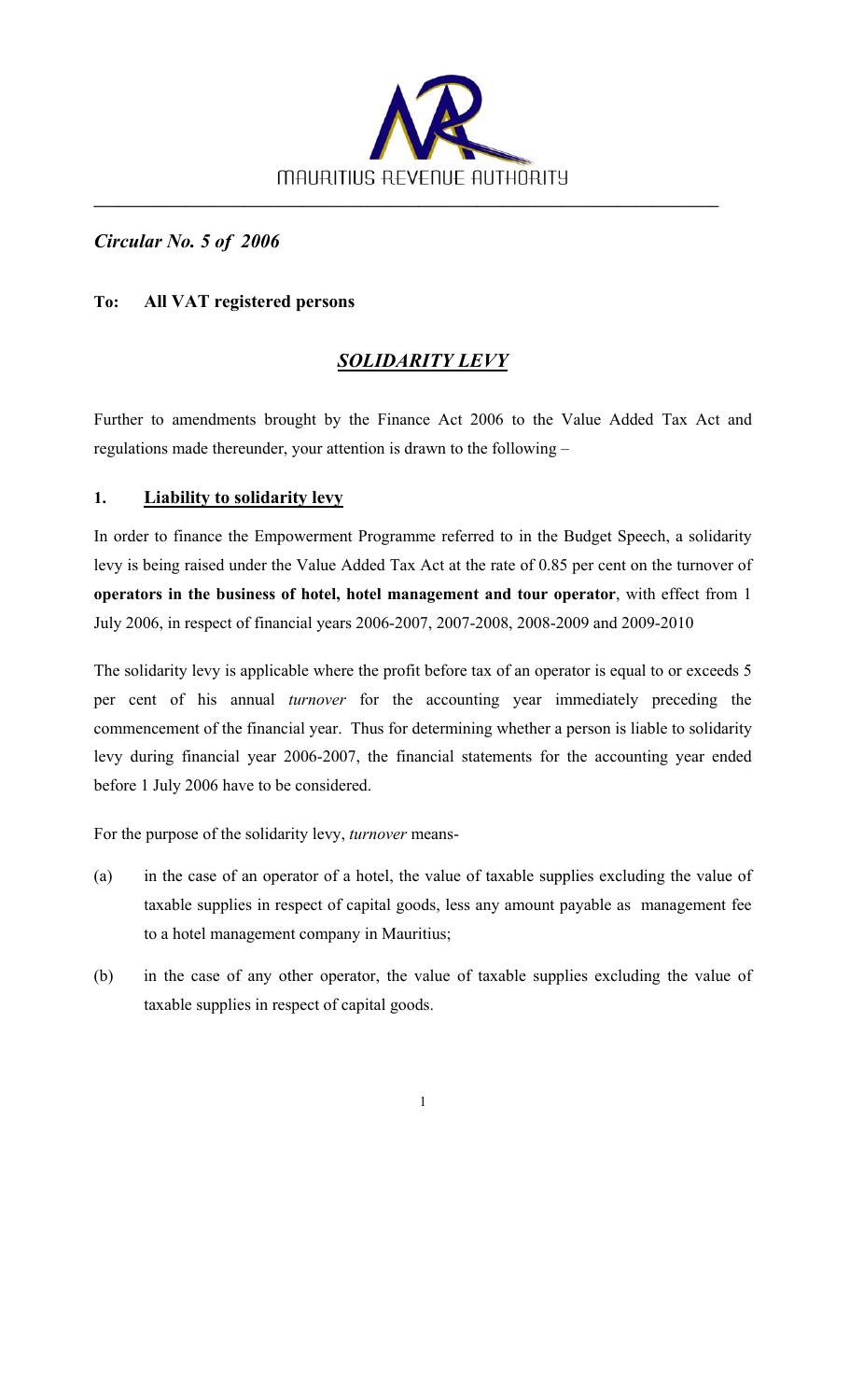## **2. Payment of Solidarity Levy**

An operator liable to solidarity levy has to pay the levy at the rate of 0.85 per cent on his turnover at the time of submission of his VAT return, irrespective of whether the VAT Account shows an amount of tax due and payable or excess amount of VAT, or is nil.

An additional form for the purpose of the solidarity levy which is to be submitted as part of the VAT return is available at the Office of the Mauritius Revenue Authority and on the web site: [http://mra.gov.mu](http://mra.gov.mu/) A specimen of the form VAT 3 SL is enclosed.

For persons submitting-

- (a) monthly VAT returns, the solidarity levy for the months of July, August and September 2006 has to be accounted for on the form to be submitted with the VAT return for September 2006.
- (b) quarterly VAT returns, the solidarity levy for the quarter ending 30 September 2006 has to be accounted for on the form to be submitted with the VAT return for quarter ending 30 September 2006.

## **3. Adjustment**

The law provides for the following adjustment where–

- (a) levy has not been paid since the beginning of the financial year and profit before tax in respect of the accounting year immediately preceding the end of the financial year is found to be equal to or exceed 5 per cent of turnover, an adjustment has to be made in respect of levy payable since the beginning of the financial year.
- (b) levy has been paid since the beginning of the financial year and profit before tax in respect of the accounting year immediately preceding the end of the financial year is found not to exceed 5 per cent of turnover, an adjustment has to be made in respect of levy paid during the financial year and becoming refundable.

The levy payable or refundable has to be declared as an adjustment as follows –

- (i) where the operator submits monthly VAT returns, in the seventh month immediately following the closing date of his accounts.
- (ii) where the operator submits quarterly VAT returns, in the third quarter immediately following the closing date of his accounts.